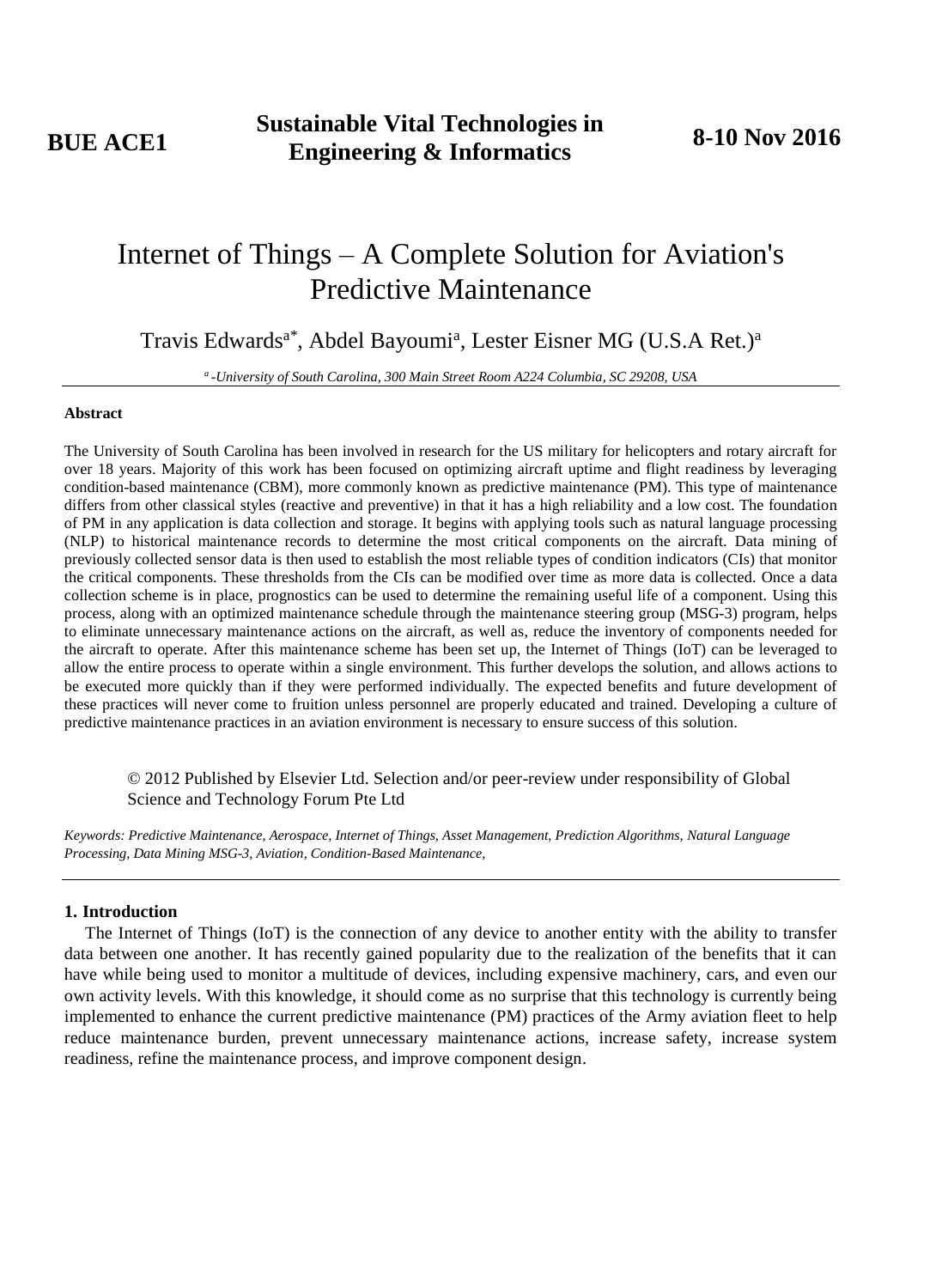#### 2 *Travis Edwards/ BUE ACE1 SVT2016*

Traditional maintenance practices, like reactive (failure-based) and preventive (time-based), are becoming less popular due to the amount of overall cost associated with having to repair components that are either not broken, or have failed unexpectedly and are now costly due to unforeseen downtime. Optimized scheduled maintenance through the MSG-3 program allows the user to better understand the failure modes of component that is being monitored, however it still has untapped potential. PM has become a popular cost-effective alternative driven by the increased affordability of computing equipment and electronics. PM is a process in which tasks are performed on a component based on evidence of need, which integrates reliability, availability, and maintainability (RAM), reliability-centered maintenance (RCM), and CBM analyses. These processes, technologies, and capabilities enhance the readiness and maintenance effectiveness of systems and components. PM uses a systems engineering approach to collect data, enable analysis, and support the decision-making processes. Analysis and predictions include, but are not limited to, predicting remaining useful life (RUL), determining failure points, assessment of component design, materials behavior, tribological properties, and design and manufacturing properties (Edwards et al., 2016, Goodman et al., 2009, Goodman, 2011, Bayoumi et al., 2012, 2013).

#### **2. Background**

For nearly 20 years the University of South Carolina (USC) has been collaborating with the South Carolina Army National Guard (SCARNG), Army, and DoD to help fully develop the needed capabilities pertaining to CBM and now PM. This effort has resulted in the Center for Predictive (CPM) within the USC Department of Mechanical Engineering. CPM hosts several aircraft component test stands in support of PM objectives. Since its inception, the center has strived to take on new tasks and responsibilities in order to satisfy the needs of defense aviation. Activities at the center include, but are not limited to: researching and testing aircraft components for the U.S. Army in order to increase time between overhauls, increasing mission availability and readiness, creating new diagnosis and prognosis algorithms in order to improve the operations of various aircraft (Apache (AH-64), Osprey (V-22), Black Hawk (UH-60) and Chinook (CH-47)), and improving and/or creating new sensors to advance the onboard HUMS. These new enhancements also reduce improper and unnecessary maintenance tasks which can account for 33% of total maintenance costs. The US industry spends over \$260 billion each year on maintenance, and, because of improper maintenance, 85 billion of these dollars are lost annually (Mobely, 2002). Other benefits include improved safety, reduced casualties, and increased morale. To enable this practice, a high priority should be placed upon current sensor data as well as historical data including those coming from digital source collectors (DSC) and maintenance records (Goodman et al., 2009, Edwards et al., 2013).

## **3. Predictive Maintenance Methodology**

The PM methodology starts with various data sources, including historical, current, and testing data, to create the parameter that needs to be monitored on a particular component. These data sources can then be formatted using tools such as NLP and data fusion to create and be used in a predictive model. This model can determine expected outcomes like RUL, failure points, and how to improve asset management. The transformed data can then be sent to individual users and decisions about how to maintain the component can be made automatically. This process reduces maintenance burden on leadership, operators, maintainers, and engineers. All of this information will also be available in dashboards to inform all users on current trends with the fleet.

## *3.1. Data Collection, Processing, and Analysis*

For a component or a process to be connected to IoT it needs to collect data via a sensor. So it is a natural fit between PM and IoT since the foundation which it bases all of its reasoning off of is a sensor. Selecting the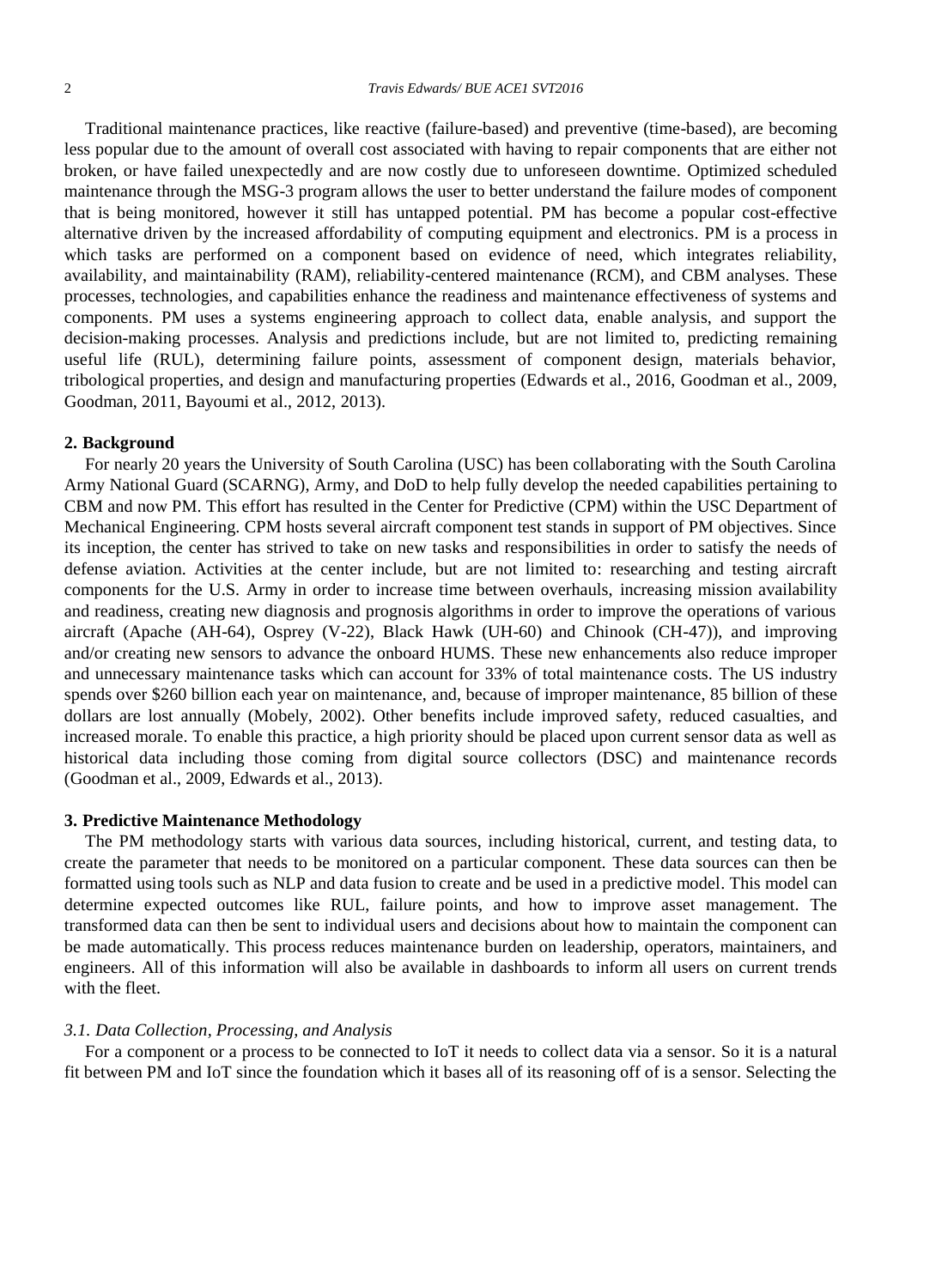proper sensor(s) to monitor a particular component is critical to being able to collect the highest quality data. Just as important as the sensor is the rate at which data is acquired. The collection frequency needs to be a balance between having too much data that it is no longer useful and collecting such a small amount that those important characteristics cannot be interpreted. Different sensors can monitor aspects of a component's health, but data from multiple sensors can also be integrated together to create new condition indicators (CIs) that can give an entirely new perspective on the piece of equipment. By utilizing tools like advanced signal processing and data fusion an aircraft can become more reliable. The usefulness of the on-board sensors is optimized without the cost or weight of new components. It is also important to audit sensor readings periodically so that it can be confirmed that the proper parameters are still being collected, and have not changed over time.

Historical data is valuable when trying to establish and adjust procedures that occur when a component needs to be repaired. It allows an engineer to alter CIs thresholds that were once purely based on theoretical work and can now be backed up with reliable data from the field. This makes the predictions upon which they are based more accurate and ensure that the component being removed is actually faulted. Historical data does not only include health usage monitoring system (HUMS) data. It can also utilize standards, regulations, manuals, and historical logs to capture the human factor of maintenance. This creates a reliable prediction that is based on maintainers' past experiences. Capturing this knowledge and effectively relaying it to a maintainer, gives someone who may have relatively little experience the same amount of wisdom that a seasoned veteran would have. Reviewing this data can also help determine common failure modes and establish methods for how they can be fixed or deterred. Periodic review will also help confirm that the appropriate type and amount of data is being collected to accurately identify faults.

## *3.2. Statistical Analysis and Modeling*

Proper implementation of a new prognostics system is critical for ensuring that maintenance procedures are carried out at the correct intervals. Improper maintenance intervals could lead to failure of a component even shortly after an aircraft has been serviced. To assure this step is completed fully, the decision needs to be based on solid models as well the current sensor readings coming from the aircraft. Once these rules and standards are established for determining when a component is faulted, a statistical algorithm is used to assess when a safe removal time will occur. To complete this there are a few criteria that need to be established to better understand the type of prognostic tool to be used: 1.) Has the type of fault been determined? 2.) How long has the fault been active for? 3.) What is the severity of the fault? Justification for which statistical algorithm that is used is dependent upon these criteria. The goal of determining RUL is to output a reliable time interval and to minimize the number of false alarms which is a key part of decision making for leadership.

### *3.3. Asset Management and Dashboard Creation*

After the analysis has been completed, the results must be presented to the users. Each user will have different needs and can include personnel in leadership, engineers, maintainers, and operators. In order to address the needs of different users, the information displayed can be tailored to fit these requirements. The data can also be displayed in different forms including dashboards and reports. After a user is presented with the results from the analysis, they will need to use this information to perform an action as suggested by leadership. These actions can include maintenance recommendations, report creation, and work-order generation. These actions need to be backed up with reliable data and analysis so leadership can feel confident with their decisions. This makes sure that no unnecessary repairs are conducted and the maintainer knows exactly what needs to be repaired and how to complete the action. Historical data, combined with the data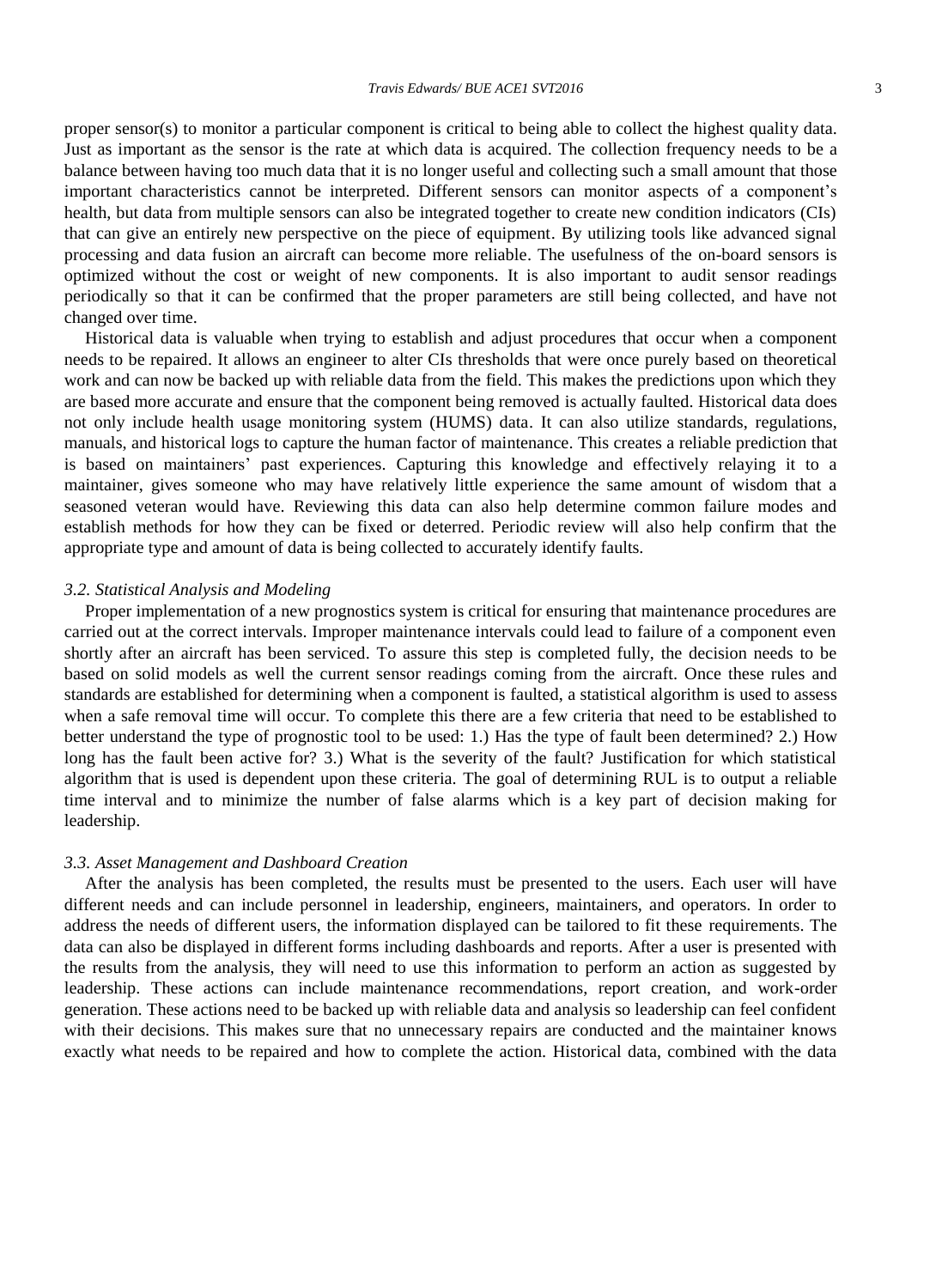currently coming from the component in the demonstration, can be easily displayed so that those in a leadership role can make timely decisions about a faulted component.

#### **4. Leveraging IoT to Improve Aviation Maintenance**

#### *4.1. Native Environment*

The major advantage of conducting PM in an IoT environment is that all of the processing, storage, and calculations are conducted in a single place. This creates an edge when trying to complete a task in an industry that has as many regulations as aviation does. With all processes connected it adds accountability to each user. They have to get input from everyone involved so that an individual cannot skip steps to make an action go faster or try and hide the work being done. By leveraging IoT, the maintenance process can run more efficiently and faster. Leadership is now aware of all decisions being made due to the connectivity of all the processes to one centralized place. The decisions will be more knowledgeable and can yield better results.

The single environment of IoT also allows for better management of parts tracking and the historical data of these parts. It is always a concern about how secure a database is when dealing with a defense entity, especially in an IoT environment. Security of the data needs to be a high priority to make sure that everything is being done to keep the integrity of the data while not detracting from the efficiency of the process. Data being collected from the HUMS unit on the aircraft should be downloaded and added to server as securely as possible. Since the inventory of components, sensor data, and historical maintenance records are now hosted together more information can be gathered about a particular component that is going to be used on an aircraft. Personnel can know exactly when a component was overhauled, and how long it has been in storage, which aircraft it has flown on and for how long. CIs associated with the component can also be captured, making it easier to isolate faults in an individual component rather than the entire aircraft. Diagnosis capabilities become stronger as a result of having complete information for an article. By tracking parts and associating individual records with one component, changes in the maintenance of that article, whether it is a design change, tooling change, or procedural change, can now happen faster.

#### *4.2. Automation*

Since all of the processes are connected it requires less human interaction for a maintenance work order to be processed. By having prognostic algorithms, the system can determine the best time to complete a maintenance action. RUL should be considered with the routine maintenance schedule in mind so that if the component is predicted to fail in 530 hours, and there is scheduled maintenance occurring in 500 hours, then the component should not be removed until the scheduled interval. This reduces the burden on the maintainer and assures it does not become a risk to the operator on a future mission.

Automated work-orders reduce the burden on leadership and increase maintenance productivity. Due to the automation of this process because of IoT environment, it now benefits other departments such as supply chain. It is known when a part is going to be removed so a smaller inventory of parts can be kept on hand and the component can be shipped only when necessary. When the maintainer is scheduled to do the repair the component is already at the facility, and does not spend time somewhere it is not needed.

Having a process that is self-sustaining also allows for it to become "smarter" as more data is added to the database. By using cognitive features like machine learning to improve condition indicators without additional user input, the thresholds can change overtime, as well as the maintenance recommendations. This also makes it easier to find an imperfection in the process.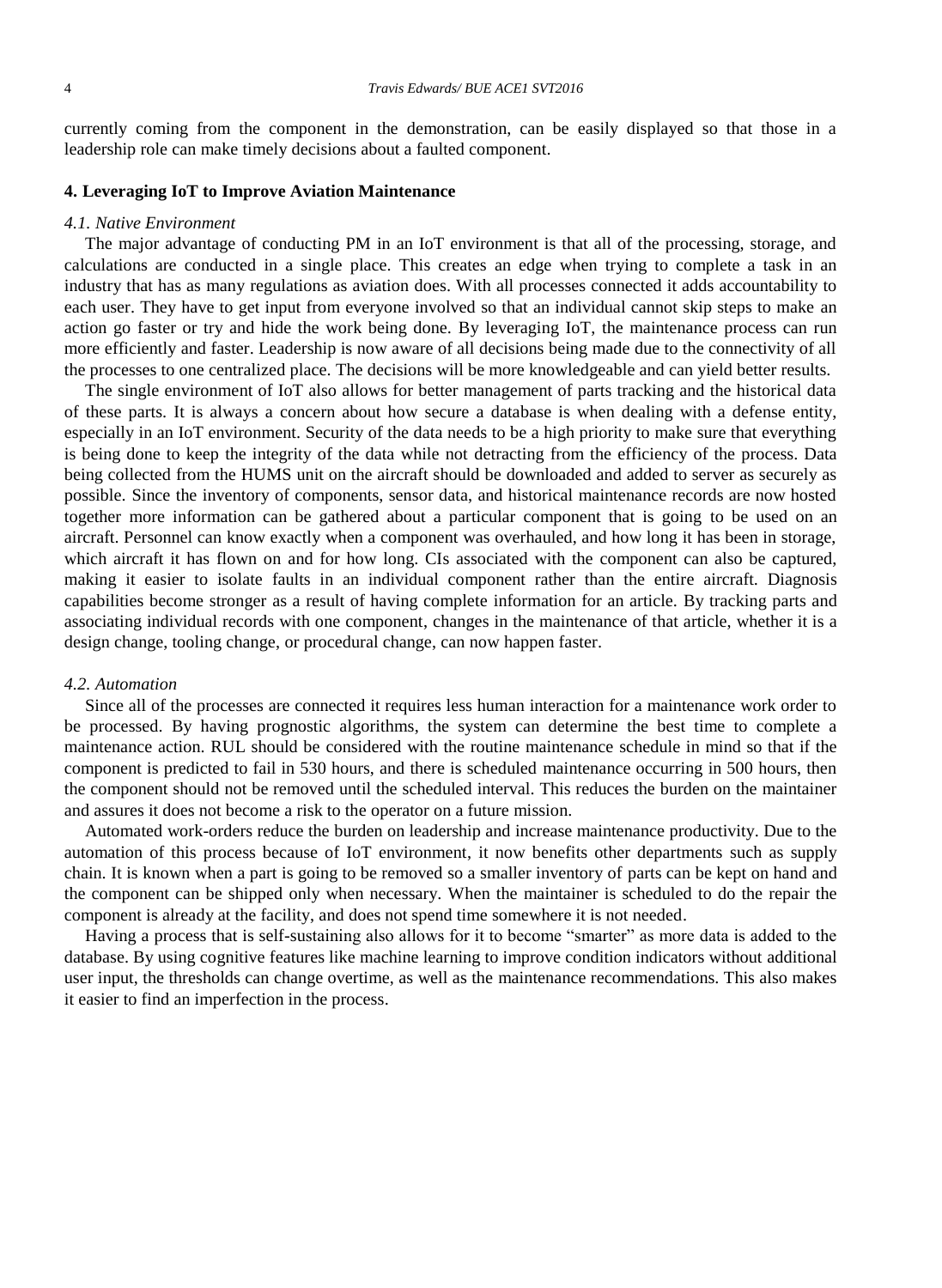#### **5. Optimized Scheduled Maintenance**

#### *5.1. MSG-3 Methodology*

The ultimate goal in creating an optimized scheduled maintenance plan through MSG-3 is to be able to adequately use all of your resources to create the best result. This includes being able to produce a good product while making use of resources, including cost and time, and not affecting the morale and safety of the personnel that are involved in the maintenance process. The maintenance steering group (MSG) process was originally created to form a standardized decision making process that could be used for scheduled maintenance on fixed wing aircraft. Over the years different iterations have been established, slowly including PM attributes as they became more valuable throughout the industry. The advantage of a task oriented program is that it is based on specific functional failures and the reliability of each piece of equipment being monitored. Tasks are selected depending on the amount of cost, difficulty, and the safety effects on the crew. A general list of tasks includes lubrication, visual check, inspection, restoration, and discarding the component. These functions are found in each of the maintenance program groupings: zonal, systems and power plant, structures, and lighting and high intensity radiated field (Ackert, 2010).

Working groups (WG) are created from the four areas (Zonal, Structural, Systems, and L/HIRF) to develop minimum scheduled tasking intervals consisting of operators, maintainer, engineers from industry, and other relevant positions. These working groups are overseen by multiple entities to ensure that their recommendations are sufficient to be included in the maintenance plan. The maintenance steering committee (MSC) is made up of various representatives to define the systems to be analyzed, direct activities of the WG, and to remain in contact with all of the necessary partners. The OEM and a contracting organization will work together to achieve a balanced recommendation and provide data, models, reliability metrics, and any other significant items to the WG.

Before WG activities can start there are critical pieces that need to be setup so that their job can be done efficiently and yield the best results. A contractor will prepare and provide each WG with necessary documentation including technical description of the aircraft configurations, data, results, models/algorithms, presentation overview slides, and other training materials. They will also prepare and provide data, results, models, and technical manuals that are needed. All of these files need to have a central location in the form of a secure interactive web-based environment so that file exchange and user interaction can occur easily.

#### *5.2. Combining Optimized Scheduled Maintenance with HUMS data*

Although there are many benefits to an optimized scheduled maintenance plan, it still does not take full advantage of the on-board HUMS system and IoT. This is because most tasks are based on time metrics like calendar time or flight hours, and not based on the actual degradation of the component that is being monitored. This way of scheduling tasks is also disadvantageous when accounting for the wide variety of operating conditions of the aircraft. Since mission profiles can change drastically from one aircraft to another, the failure time can also vary greatly. Due to this variation the worst case scenario has to be accounted for causing more part replacements to occur well before they are needed.

By using PM on an individual aircraft through the HUMS system and monitoring the historical data a better prediction can be made about component replacement. The chances of a component failing greatly increase after maintenance is performed due to human error during the installation. Using HUMS also gives another opinion to the health of the aircraft because it can detect degradation that might not be seen during a visual inspection. It is also a more exact way of measuring a fault because trends in the data give you a quantifiable number to measure against versus a visual inspection which might determine that the fault has not grown by a considerable amount. Being able to leverage PM through HUMS data and connecting it with the proper scheduled interval with MSG-3 allows for more inputs that can be taken into IoT. Having all of this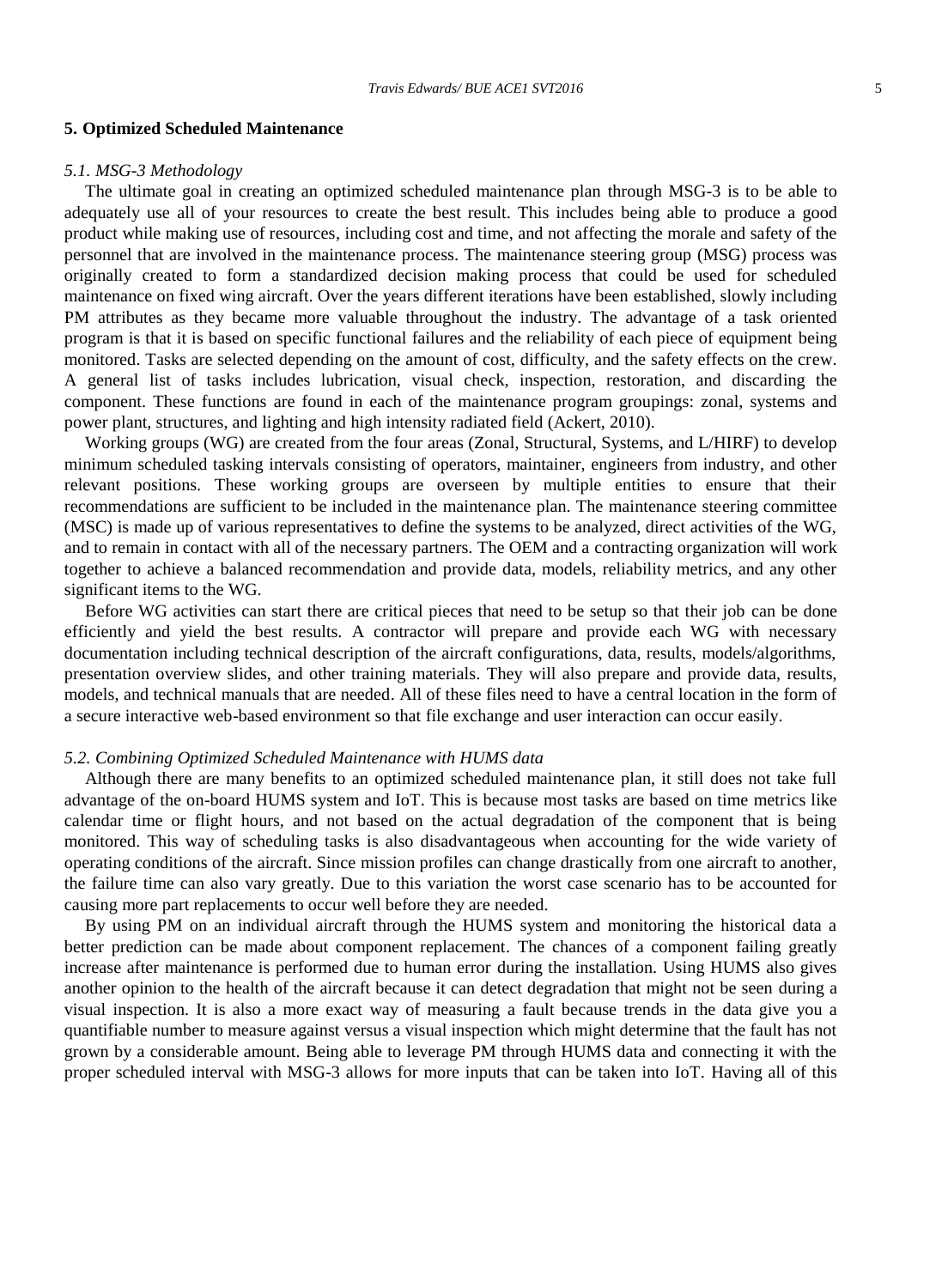impactful data in one location, connected to all necessary personnel, allowing real-time decision making about an aircraft's maintenance needs, is an asset to all users involved.

## *5.3. Benefits and Training*

The benefits an optimized scheduled maintenance combined with PM can include a reduction of maintenance burden, high reliability, increased safety, increased cost avoidance, and improved morale. These benefits will increase as the process continues and users become more familiar with how to use it. CPM at the University of South Carolina has experience at creating these demonstrations and has recently created one using the AH-64 intermediate gearbox. This demonstration shows a user how a fault on a gearbox can be detected by a sensor, analyzed using PM techniques and then displayed and processed into a work order quickly using IoT. This demonstration adds to the list of components that are able to be tested at the facility.

## **6. Center for Predictive Maintenance Capabilities and Outcomes**



Fig. 1. Three steps are used to create an effective PM program

CPM at the University of South Carolina has been working on improving this process over the years. Flight data and testing data are important for improving and disproving the validity of CIs (Allen, 2015). Once optimal thresholds are determined for these values it will ultimately reduce the amount of false positives and increase the amount of true positives (Cao, 2013). CPM has been focused on component testing to improve condition indicators and independent projects to better the entire PM program. As seen in Figure 1, there are three major steps to implementing a successful program in industry. The first step is assessing current procedures, creating a strategy to maximize reliability while using minimum investment, and developing and easily executable plan. The next step is analyzing the different needs in the program, which has been the focus of CPM's different research projects. The final step is the outcome, which should be an optimized scheduled maintenance plan that is based on sound engineering and will have a high return on investment.

#### *6.1. CPM Testing Facility*

CPM currently operates several test stands that have helped support PM objectives for aviation. The main objective for testing is to improve aircraft reliability through the testing of naturally-occurring and seededfault testing. Other benefits from testing also include development of new sensors and improved CI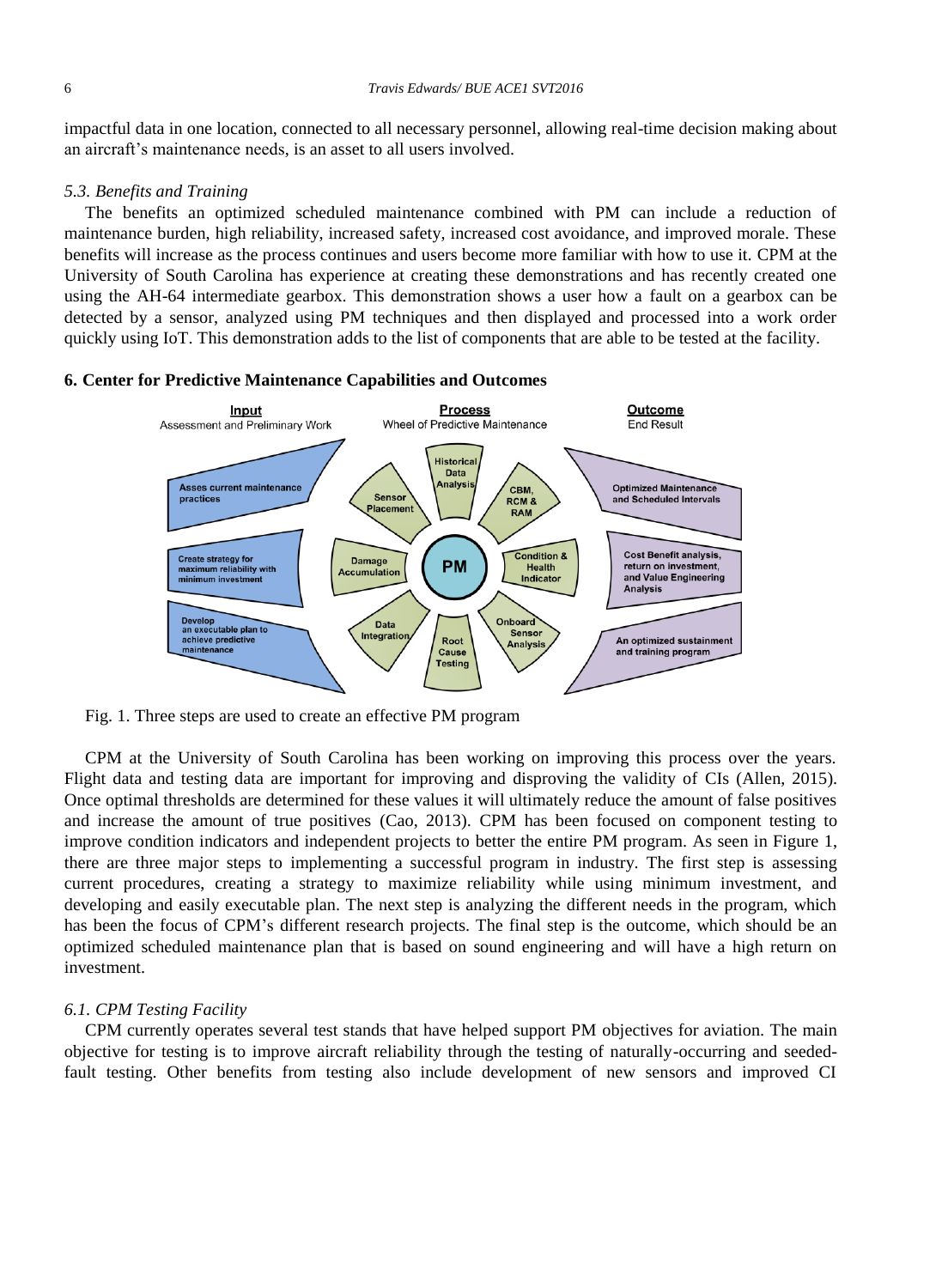algorithms that can be created using data. These test stands include an auxiliary power unit (APU), a main rotor swashplate (MRSP), and a tail rotor drive train (TRDT). Each test stand emulates the normal flight conditions experienced by the components. Structure, instrumentation, data acquisition systems, and supporting hardware are installed according to military standards. The test stands are designed and built to accommodate the use of various HUMS. USC's own data acquisition results have been validated with data obtained from actual airframes. The testing facility is capable of being modified to test new and existing drivetrain components of military and civilian aircraft, including the ARH-70, CH-47, and UH-60 drivetrains (Bayoumi et al., 2008, Goodman et al., 2009, Edwards et al., 2013).

# *6.2. Project Results*

Multiple faults have been examined using the TRDT test stand. One fault was of the tail rotor gearbox leaking grease through its input and output seals. An experiment was designed to create a worst-case scenario for a leaking output seal on three different high-life gearboxes, which were to be run for 500 hours in a seeded fault condition. Although previously considered impossible, during the study it became evident that grease freely moves from the main gear compartment into the static mast. The three gearboxes tested survived 490, 487, and 573 hours after fault seeding, and numerous vibration and thermal observations were recorded as the gearboxes approached failure. Benefits seen from this project were a return on investment of 20.2:1, increased readiness, and fewer maintenance actions needed (Goodman et al., 2009).

Another set of components studied were the hanger bearings on the AH-64. The objective of the seeded fault test was to examine whether existing CIs would respond to failure modes simulated by seeded faults (Prinzinger et al., 2012). The faults were tested for over 8000 hours with no substantial evidence that the CI values were responding as expected. As a result CBM credit was sought and approved for extending the time between overhaul (TBO) for the hanger bearing from 2750 to 3250 hours leading to a new airworthiness release for hanger bearings (Cao, 2013)

An Advanced Vibration Sensing Radar (ADVISER) for condition monitoring experiment tested Honeywell's ADVISER sensor and its potential diagnostic and prognostic capabilities. The sensor measures the phase change between input and output signals caused by the target displacement. The ADVISER sensor has a wide field-of-view giving it the capability to monitor more than one component at a time. As a result from this testing, a new, platform independent, non-contact sensor was validated for CBM use. This could lead to a reduction in the required number of sensors and consequently overall weight (Bharadwaj et al., 2013)

Another effort was to apply NLP techniques to improve reliability and reduce costs of V-22 aircraft. The program had three main objectives. First, research and develop methods to align maintenance actions, based on what was reported in the free text fields with entries in the aircraft's technical manual. Second, trim the unwieldy technical manual of redundant entries, for which entries that are semantically similar but syntactically different needed to be recognized. Third, research the suitability of current ontology technologies for creation of a maintenance "reasoner" knowledge base. Value-added results included: creation of a new text pre-processor specific to maintenance records, that improves the performance of baseline NLP part-of-speech tagging and entity extraction methods, and a program to identify similar text entries amongst large textual data stores and categorize them by degree of differentiation (Bokinsky et al., 2013).

### **7. Conclusion**

There are many advantages that can be gained, in comparison to standard maintenance practices, by having a proper understanding of the PM process and applying it in an IoT environment. The failure points of the aircraft should first be established by creating an optimized maintenance plan through input of the industry community and regulatory bodies. This scheduled maintenance should be based on safety, reliability, and the